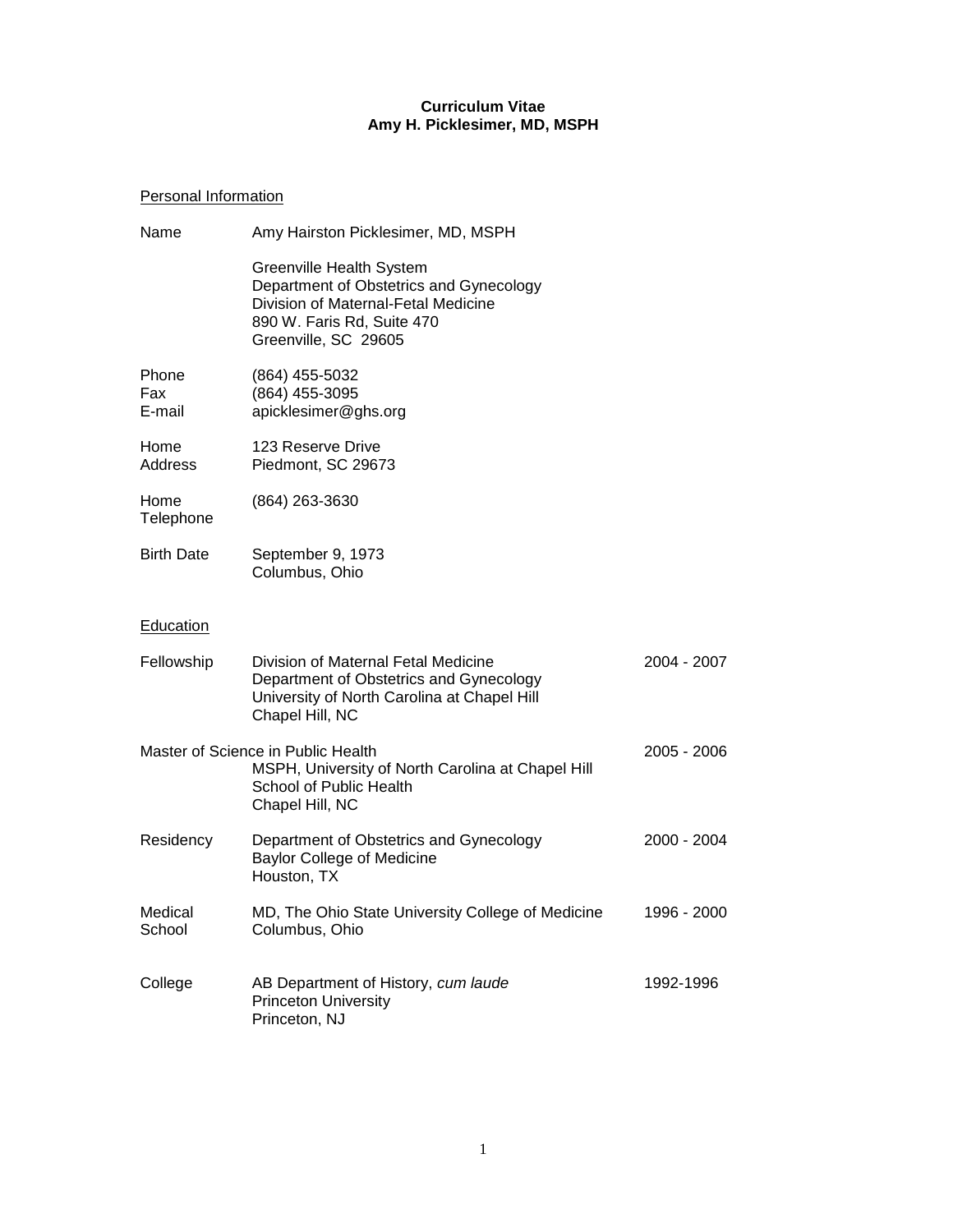### Academic Appointments

|               | Associate Professor of Clinical Obstetrics<br>Department of Obstetrics and Gynecology<br>University of South Carolina School of Medicine - Greenville<br>Greenville, SC                                                                                                                                                                          | 2014-present                                  |
|---------------|--------------------------------------------------------------------------------------------------------------------------------------------------------------------------------------------------------------------------------------------------------------------------------------------------------------------------------------------------|-----------------------------------------------|
|               | <b>Adjunct Professor</b><br>College of Health, Education and Human Development<br>School of Nursing<br><b>Clemson University</b><br>Clemson, SC                                                                                                                                                                                                  | 2015-2018                                     |
|               | <b>Assistant Professor of Clinical Obstetrics</b><br>Department of Obstetrics and Gynecology<br>University of South Carolina School of Medicine - Greenville<br>Greenville, SC                                                                                                                                                                   | 2008-2014                                     |
|               | <b>Fellow and Clinical Instructor</b><br>Department of Obstetrics and Gynecology<br>Division of Maternal Fetal Medicine<br>University of North Carolina College of Medicine<br>Chapel Hill, NC                                                                                                                                                   | 2004-2007                                     |
| Certification |                                                                                                                                                                                                                                                                                                                                                  |                                               |
|               | ABOG Maternal-Fetal Medicine Board Certified<br>ABOG Obstetrics and Gynecology Board Certified<br>United States Medical Licensing Exam, Step 1-3                                                                                                                                                                                                 | 2010-present<br>2008-present<br>1998-2002     |
| Licensure     |                                                                                                                                                                                                                                                                                                                                                  |                                               |
|               | South Carolina Medical License #MMD 29528<br>North Carolina State Medical License #200400126<br>Texas State Medical License #L3983                                                                                                                                                                                                               | 2007 - present<br>2004 - present<br>2002-2004 |
|               | <b>Professional Society Membership</b>                                                                                                                                                                                                                                                                                                           |                                               |
|               | Society of Maternal-Fetal Medicine, fellow<br>American College of Obstetrics and Gynecology, fellow<br>American Medical Association, member<br>South Carolina Medical Association, member<br>Greenville County Medical Association, member<br>American Institute of Ultrasound in Medicine, member<br>American Public Health Association, member |                                               |

## Administrative/Service

South Carolina Birth Outcomes Initiative Clinical Lead, 2012 - present

South Carolina Birth Outcomes Initiative Health Disparities Committee, Chair 2011 – present The South Carolina Department of Health and Human Services convened a group of South Carolina stakeholders with an interest in improving perinatal health. Recommendations from this group have been incorporated into policy decisions at multiple State agencies. This position is funded through the South Carolina Chapter of the March of Dimes.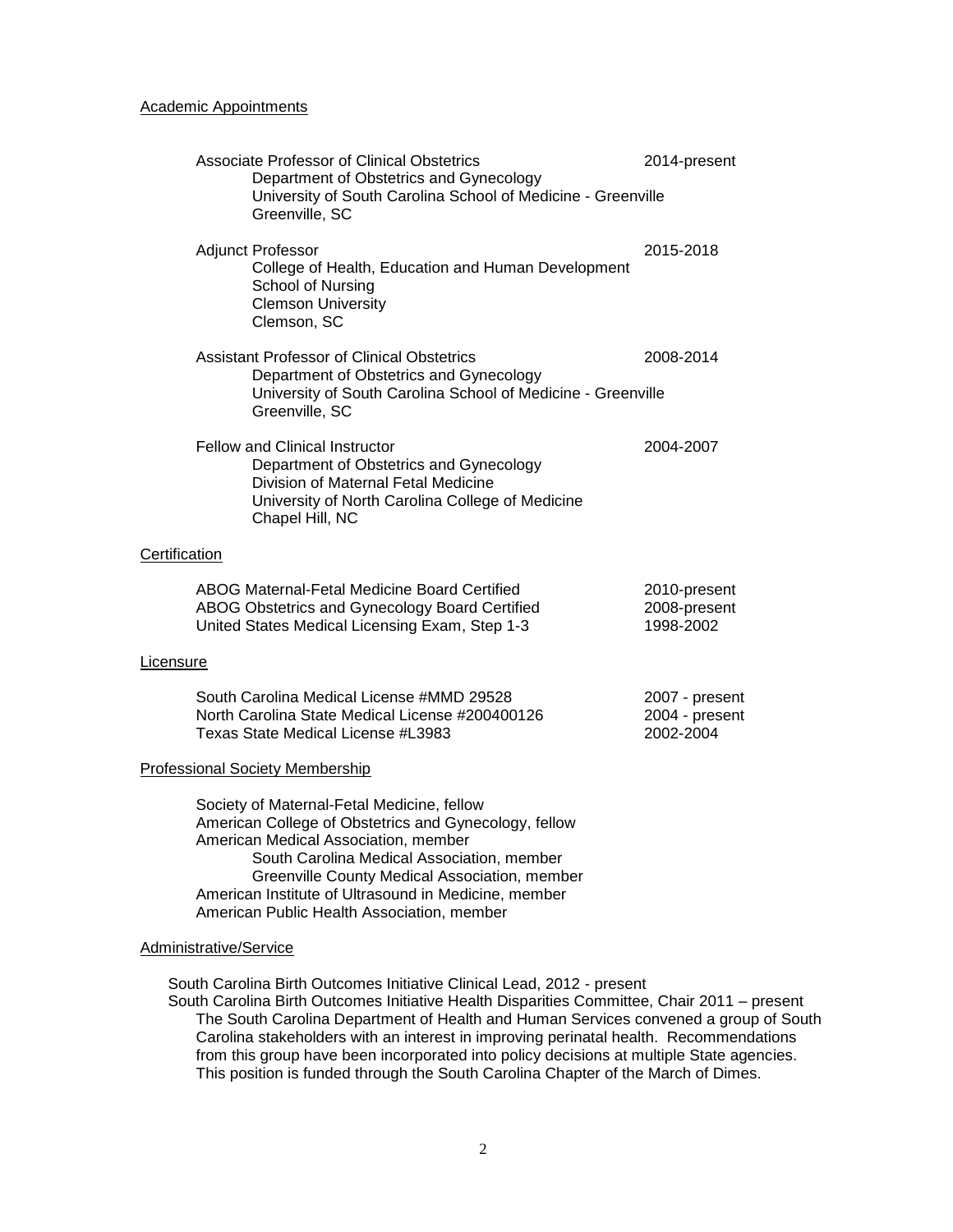Greenville County Nurse-Family Partnership, Medical Director

South Carolina Nurse-Family Partnership Steering Committee, Member

Nurse-Family Partnership (NFP) is an evidence-based, nurse home-visitation program that improves the health, well-being and self-sufficiency of low-income, first-time parents and their children. The program in Greenville is supported by a 7-year, \$2.8 million grant from the Duke Endowment, South Carolina First Steps to School Readiness, the Greenville County United Way and receives funding from the Federal government through the Affordable Care Act via the Maternal, Infant, and Early Childhood Home Visiting Program. Greenville Hospital System University Medical Center is the implementing agency for Greenville County branch of NFP.

South Carolina PASOs Advisory Council, Member

The mission of PASOs is to empower Latino families to optimize maternal and child health within their social and cultural context through education, outreach, partnership, and advocacy. This community-based organization works to achieve its mission through prenatal education with groups of Latinas that focus on participants' strengths and work to build trusting relationships; training of community-based peer educators to sustain healthy practices and increase access to care; and the formation of partnerships between the Latino communities of South Carolina, academia, the non-profit sector, and the public health care system.

South Carolina DHHS Medical Care Advisory Committee, Member 2012 - present

South Carolina DHEC Commissioner's OB Task Force, Member 2010 - present

South Carolina DHEC Midwifery Advisory Council, Member 2010 - present

Greenville Health System OB Center, Medical Director 2008 - present

Greenville County March of Dimes Medical Committee, Member 2009 – present

American Association of Birth Centers Board of Directors, Member 2014 - present

### Honors and Awards

- 2013 WellCare CommUnity Hero Award. WellCare is a national provider of Medicaid and Medicare managed care. This award recognizes health care providers utilizing maternal care best practices aimed at reducing pre-term births and improving maternal health. The GHS CenteringPregnancy clinical and research program was recognized with this national award.
- 2012 Golden Apple Award. Awarded by medical students at the University of South Carolina in recognition of residents and attending physicians demonstrating excellence in teaching.
- 2012 Greenville Hospital System University Medical Center Outstanding Faculty Research Award for *The impact of CenteringPregnancy group prenatal care on preterm birth in a lowincome population*.
- 2011 Liberty Fellowship Class of 2013. Two-year leadership development program for young leaders in South Carolina who have demonstrated the potential to make an impact on the future of the State. Competitive application process.
- 2011 Scholar, Greenville Hospital System Institution for Advancement of Healthcare. Selected from a competitive applicant pool to pursue comparative effectiveness research projects in collaboration with other scholars nominated at the University of South Carolina.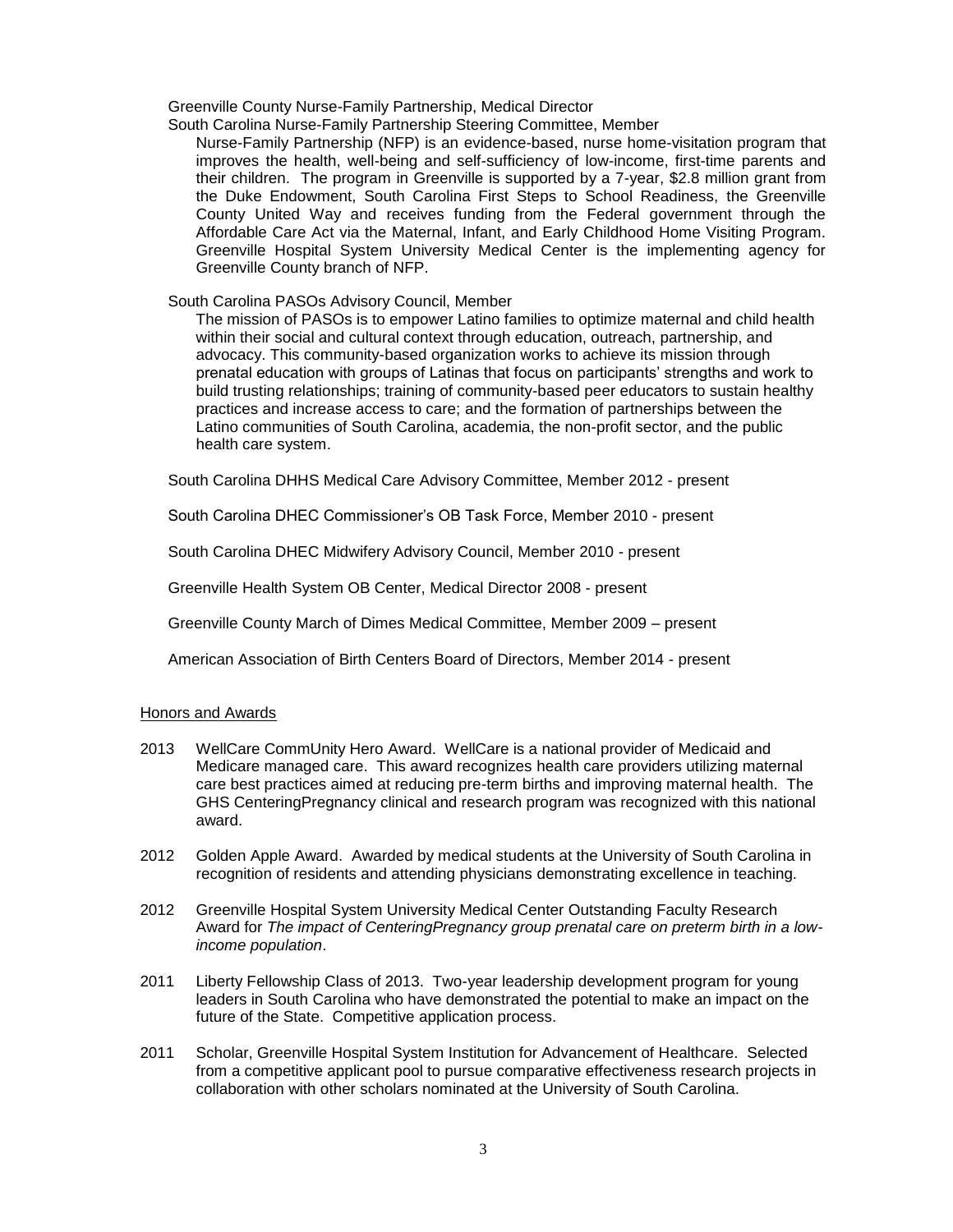- 2010 Greenville Hospital System University Medical Center Outstanding Faculty Research Award for *Patient Characteristics Associated With Attendance at the Post-partum Visit in a Medicaid Population*.
- 2010 South Carolina March of Dimes "Heroes in the Field" Award for significant contribution in reducing the incidence of infant mortality.
- 2009 American College of Obstetricians and Gynecologists and the Council on Resident Education in Obstetrics and Gynecology National Faculty Award. Greenville Hospital System Academic Medical Center, Obstetrics and Gynecology Residency Program.

## Abstracts, Oral and Poster Presentations

- 1. Chen, L, Heberlein E, Covington-Kolb S, **Picklesimer A**. "South Carolina CenteringPregnancy Expansion Project: Improving racial disparities in birth outcomes for a low-income population." Poster Presentation. 143rd American Public Health Association Annual Meeting, Chicago IL. November, 2015.
- 2. Van De Griend K,, Billings D, Covington-Kolb S, Marsh N, Kelley S, **Picklesimer A**. "Scaling up CenteringPregnancy across South Carolina." Oral Presentation. CityMatCH Annual Urban MCH Leadership Conference, Salt Lake City, UT. September, 2015.
- 3. Chen L, Heberlein E, Covington-Kolb S, **Picklesimer A**. "The impact of group compared to individual prenatal care on gestational Diabetes Mellitus: The South Carolina CenteringPregnancy Expansion Project. Poster Presentation. American Diabetes Association 75th Scientific Sessions, Boston MA. June, 2015.
- 4. Chen L, Heberlein E, Covington-Kolb S, **Picklesimer A**. "Group and individual prenatal care on Gestational Diabetes Mellitus: the South Carolina CenteringPregnancy expansion project." Poster Presentation. Society of Epidemiologic Research 48<sup>th</sup> Annual Meeting. Denver, CO. June 2015.
- 5. **Picklesimer AH**, Heberlein E. "CenteringPregnancy group prenatal care does not change biomarkers or self-reported stress measures." Poster Presentation, Society for Maternal Fetal Medicine Annual 35<sup>th</sup> Annual Meeting in San Diego, CA February 2015
- 6. Heberlein E, Covington-Kolb S, **Picklesimer AH**. "The impact of group prenatal care on breastfeeding decisions." Poster Presentation. Association of Maternal and Child Health Programs Annual Conference. Washington DC, January 2015.
- 7. Leutenbacher M, Dietrich M, Narrigan D, **Picklesimer AH**. "A comparison of maternal and neonatal health outcomes: Women enrolled and not enrolled in a Nurse Family Partnership Program." Oral Presentation, American Society for Public Health 141<sup>st</sup> Annual Meeting and Exposition in Boston, MA November 2013.
- 8. Heberlein E, Billings D, **Picklesimer A**, Covington-Kolb S. "Narrowing the gap: Does CenteringPregnancy reduce the racial disparity in preterm birth?" Poster Presentation, CityMatCH Urban Maternal and Child Health Leadership Conference. Savannah, GA. September 2013.
- 9. **Picklesimer AH**. "Effect of CenteringPregnancy on inpateint cost at the time of delivery." Oral presentation. Centering Healthcare Institute 4<sup>th</sup> National Conference. Washington DC. October, 2013.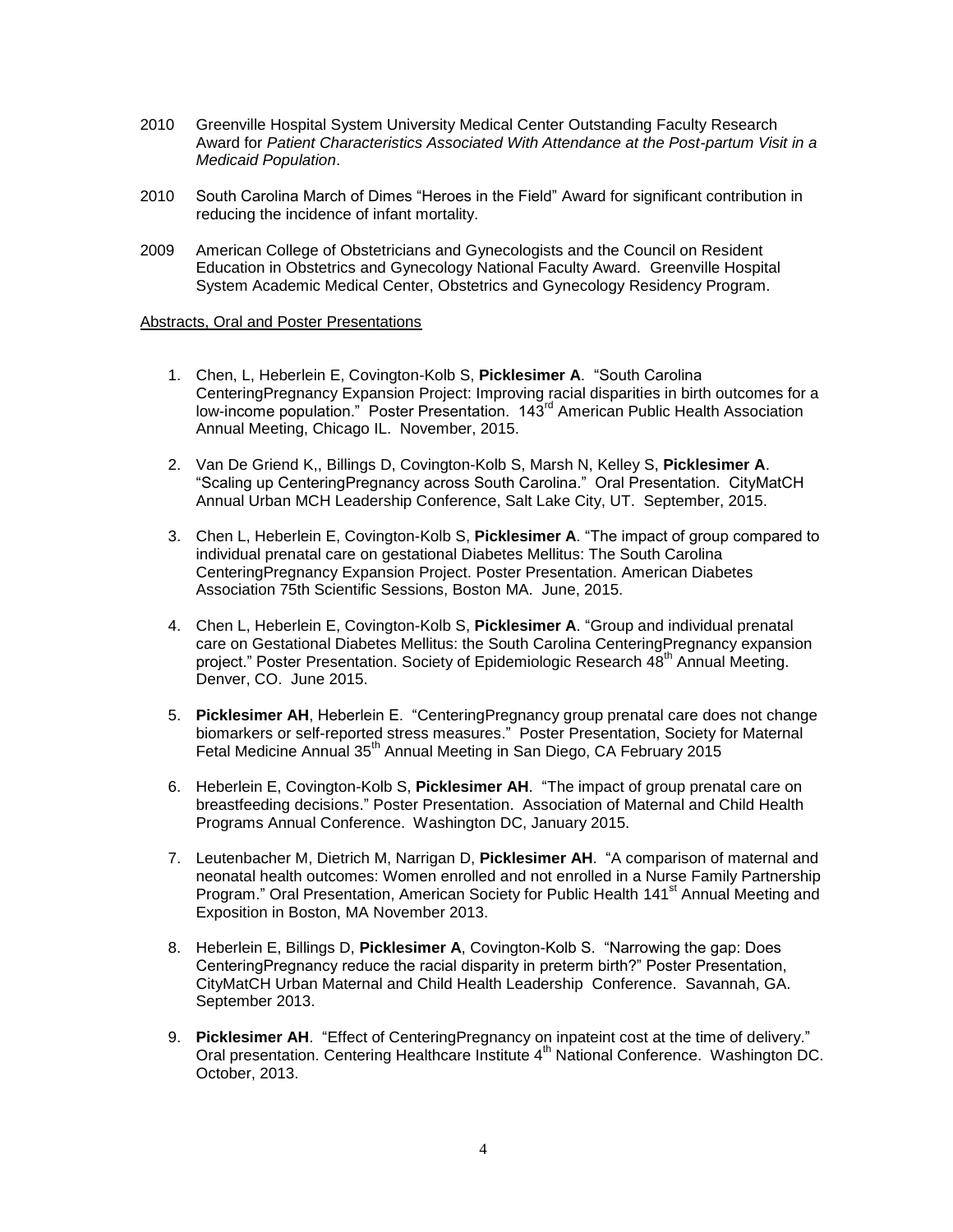- 10. Hale N, **Picklesimer AH**, Billings D. "The effect of CenteringPregnancy group prenatal care on enrollment in the post-partum family planning Medicaid waiver program." Poster Presentation, Society for Maternal-Fetal Medicine Annual 33<sup>nd</sup> Annual Meeting in San Francisco, CA February 2013.
- 11. Thompson C, **Picklesimer AH**. "Pregnancy outcomes and economic analysis for CenteringPregnancy group prenatal care." Oral presentation, 66<sup>th</sup> Annual South Carolina OB-GYN Society Meeting. Asheville, NC August, 2012.
- 12. **Picklesimer AH,** Blackhurst D, Covington-Kolb S, Hale N, Billings D. "The impact of CenteringPregnancy group prenatal care on preterm birth in a low-income population." Poster Presentation, Society for Maternal-Fetal Medicine Annual 32<sup>nd</sup> Annual Meeting in Dallas, TX February 2012.
- 13. Patel B, Amsden S, White K, **Picklesimer AH**. "Barriers to desired post-partum sterilization in a diverse population." Poster Presentation, Society for Maternal-Fetal Medicine Annual 32<sup>nd</sup> Annual Meeting in Dallas, TX 2012.
- 14. Lee J, Wilt A, Clark R, **Picklesimer AH**. "The risk of adverse neonatal outcomes for growth restricted extremely low gestational age newborns with absent or reverse Doppler flow in the umbilical artery." Poster Presentation, Society for Maternal-Fetal Medicine Annual 32nd Annual Meeting in Dallas, TX 2012.
- 15. White KS, Patel BG, **Picklesimer AH**. "Improving attendance at the post-partum visit in a Medicaid population." Poster Presentation, American Congress of Obstetricians and Gynecologists 59<sup>th</sup> Annual Clinical Meeting in Washington, DC 2011.
- 16. White KS, Patel BG, **Picklesimer AH**. "Characteristics associated with utilization of postpartum tubal sterilization in a racially diverse population. Poster Presentation, American Congress of Obstetricians and Gynecologists  $59<sup>th</sup>$  Annual Clinical Meeting in Washington, DC 2011.
- 17. Marshall A, White KS, **Picklesimer AH**. "The impact of CenteringPregnancy on preterm birth." Poster Presentation, American Congress of Obstetricians and Gynecologists 59<sup>th</sup> Annual Clinical Meeting in Washington, DC 2011. Also presented as a poster presentation at the North and South Carolina Perinatal Association 18<sup>th</sup> Annual Perinatal Partnership Conference. Charlotte, NC 2011. Also presented as an oral presentation at the  $2^{nd}$  Annual Centering Health Institute Healthcare Research Consortium. Chicago, IL 2011.
- 18. Keane MK, Billings D, Higdon HL, **Picklesimer AH**. "Barriers to prenatal care for women with limited English proficiency (LEP): a pilot study." Poster Presentation, American Society for Public Health 138<sup>th</sup> Annual Meeting and Exposition in Denver, CO 2010.
- 19. **Picklesimer AH**, Covington-Kolb S, Riopelle S. "CenteringPregnancy: Improving the standard of care with an innovative, evidence-based model." Poster Presentation, North and South Carolina Perinatal Association 17<sup>th</sup> Annual Perinatal Partnership Conference. Myrtle Beach, SC 2010.
- 20. Davis E, **Picklesimer AH**, Rodgers CM. "Familial campomelic dysplasia caused by a missense mutation in the DNA binding domain." Poster Presentation, American College of Medical Genetics Annual Clinical Genetics Meeting in Albuquerque, NM 2010.
- 21. **Picklesimer AH**, Moss K, Offenbacher S, Beck J, Boggess K. "Black women demonstrate higher levels of systemic inflammation in pregnancy as measured by serum C-reactive protein." Oral Presentation, Society for Gynecologic Investigation 54<sup>th</sup> Annual Meeting in Reno, NV 2007.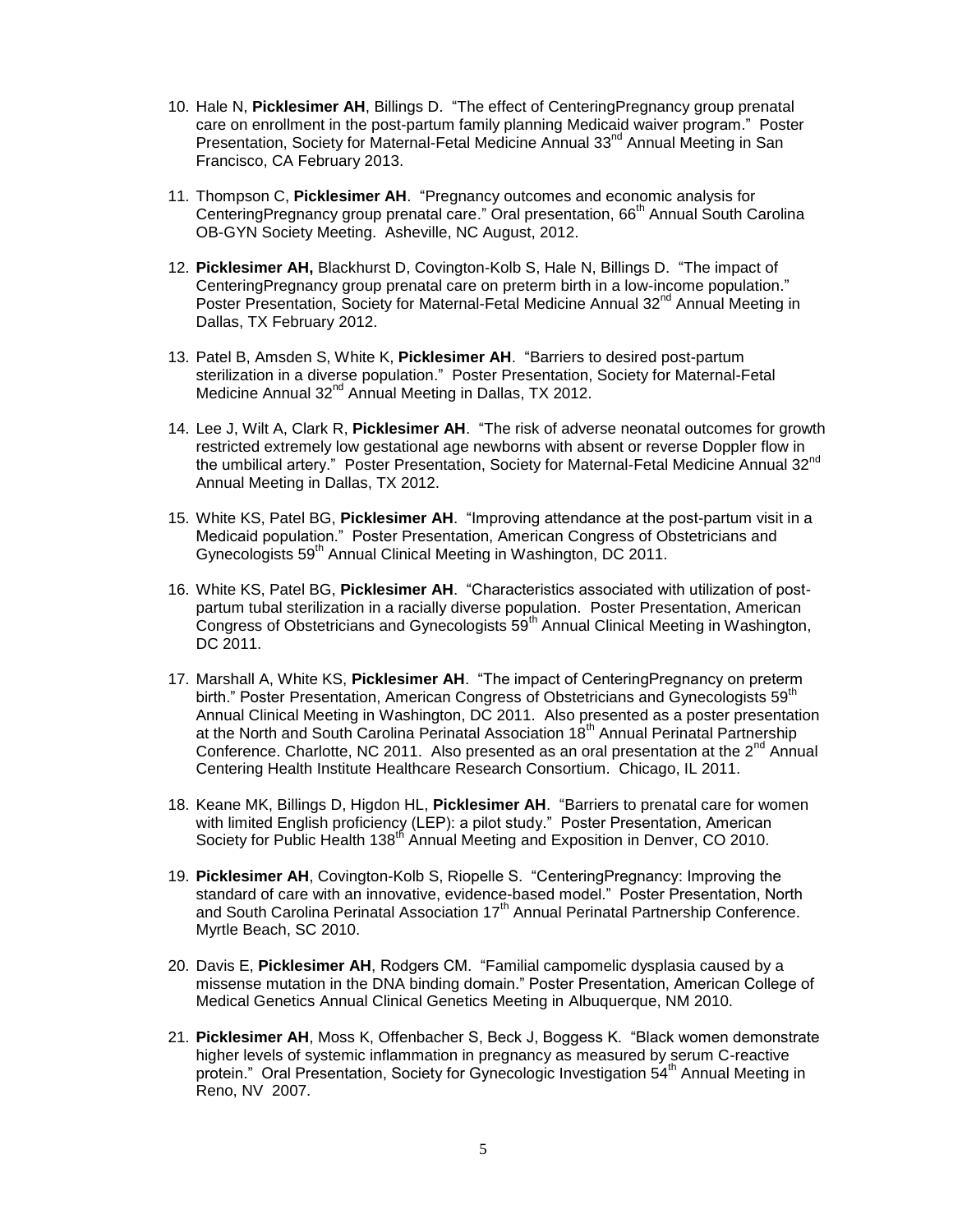- 22. **Picklesimer, AH**. Chancellor J, DeMaria N, Wolfe H. "Congenital cystic adenomatoid malformation: prenatal sonographic findings and the prediction of postnatal outcome." Poster Presentation, Society for Gynecologic Investiagation 54<sup>th</sup> Annual Meeting in Reno, NV 2007.
- 23. **Picklesimer AH**, Moise KJ, Wolfe H. "Performance of the "genetic" sonogram in the second and third trimester." Poster Presentation, Society for Maternal Fetal Medicine 25<sup>th</sup> Annual Meeting in Reno, NV 2005.
- 24. **Hairston A**, Goetzl L."Term hemoglobin A1C>6.3%: A potentially useful predictor of birth injury in diabetic gravidas" Poster Presentation, Society for Gynecologic Investigation 51<sup>st</sup> Annual Meeting in Houston, TX . 2004.

## Publications: Peer Review

- 1. Heberlein E, **Picklesimer A**, Covington-Kolb S, Billings, D, Covington-Kolb S, Farber, N, Frongillo E. "Effects of Group Prenatal Care on Food Insecurity during Late Pregnancy and Early Postpartum." Maternal and Child Health Journal. 2015. In press.
- 2. Heberlein E, **Picklesimer A**, Covington-Kolb S, Billings, D, Covington-Kolb S, Farber, N, Frongillo E. "The Comparative Effects of Group Prenatal Care on Psychosocial Outcomes." Archives of Women's Mental Health. Published online 11 August 2015.
- 3. Heberlein E, **Picklesimer A**, Covington-Kolb S, Farber N, Billings D, Frongillo E. "Qualitative Comparison of Women's Perspectives on the Functions and Benefits of Group and Individual Prenatal Care." Journal of Midwifery and Women's Health. 2015. In press.
- 4. Walker MW, **Picklesimer AH**, Clark RH, Spitzer AR, Garite TJ. "Impact of duration of rupture of membranes on outcomes of premature infants." Journal Perinatology. 2014 Sept;34(9):669-72.
- 5. Hale N, **Picklesimer AH**, Billings D, Covington-Kolb S. "The Impact of CenteringPregnancy Group Prenatal Care on Post-partum Family Planning." American Journal of Obstetrics and Gynecology 2014 Jan; 210(1):50.e1-7.
- 6. Kolb K, **Picklesimer A**, Covington-Kolb S, Hines L. "CenteringPregnancy Electives: A Case Study in the Shift toward Student-Centered Learning in Medical Education." Journal of the South Carolina Medical Association 2012, August; 108(4): 103-105.
- 7. **Picklesimer AH**, Billings D, Hale N, Blackhurst D, Covington-Kolb S. "The Effect of CenteringPregnancy Group Prenatal Care on Preterm Birth in a Low-income Population." American Journal of Obstetrics and Gynecology 2012, May; 206(5):415.e1-7.
- 8. **Picklesimer AH**, Jared H, Moss K, Offenbacher S, Beck J, Boggess K. "Racial Differences in C-Reactive Protein during Normal Pregnancy." American Journal of Obstetrics and Gynecology 2008, Nov; 199: 523. e1-6. Epub 2008 Jun 9.
- 9. **Picklesimer AH**, Oepkes D, Moise KJ, Kush ML, Weiner CP, Harmon CR, Baschat AA. "Determinants of the Middle Cerebral Artery Peak Systolic Velocity in the Human Fetus." American Journal of Obstetrics and Gynecology 2007 Nov;197:526.e1-4.
- 10. **Picklesimer A**, Zanagnolo V, Niemann TH, Eaton LA, Copeland L. "Case Report: Malignant Peritoneal Mesothelioma in Two Siblings." Gynecologic Oncology 2005 Nov;99(2):512-6. Epub 2005 Jul 26.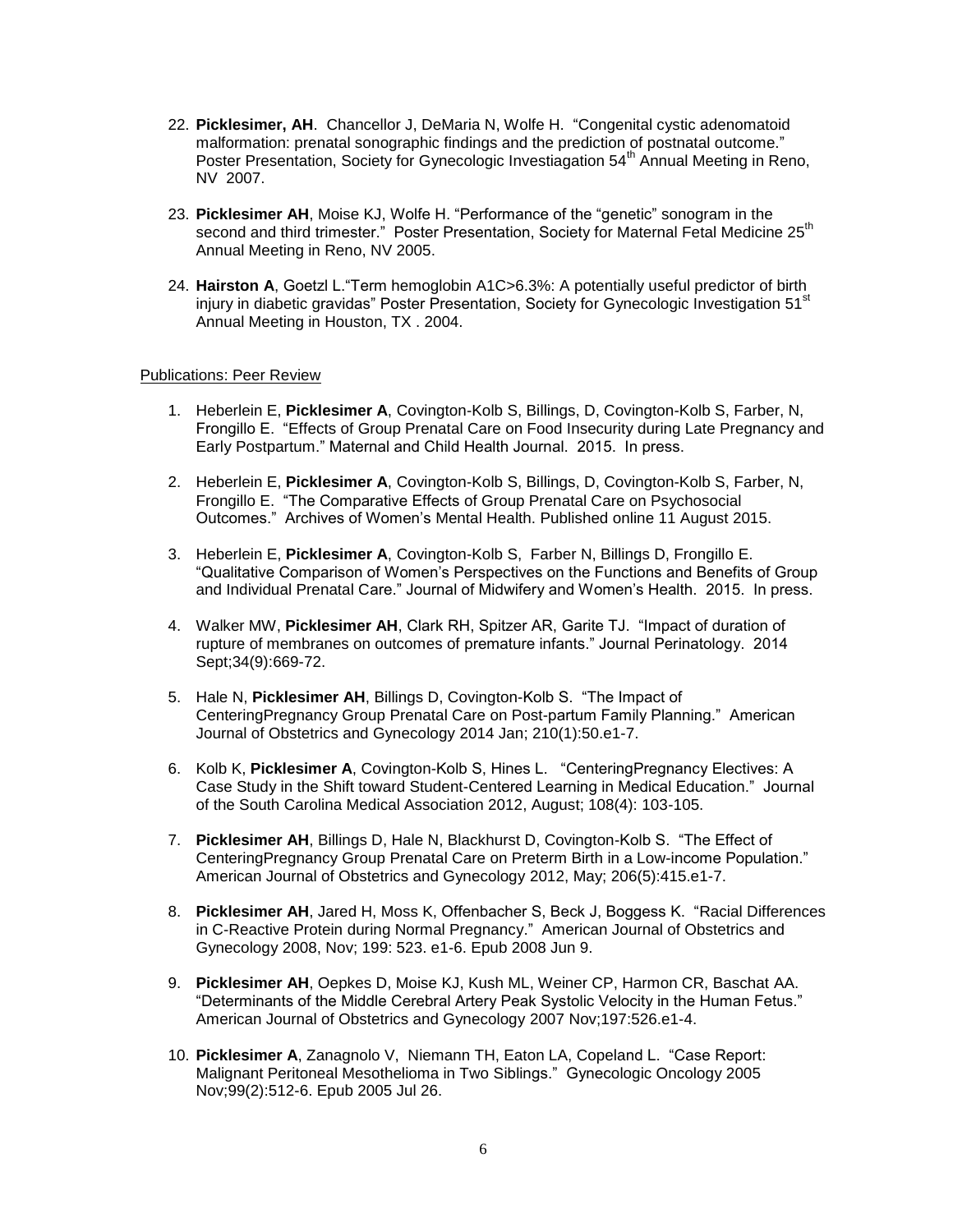- 11. **Picklesimer A**, Moise K, Wolfe H. "The Impact of Gestational Age on the Sonographic Detection of Aneuploidy." American Journal of Obstetrics and Gynecology 2005 Sep;193(3 Pt 2):1243-7.
- 12. **Hairston A**. "The Debate Over Twilight Sleep: Women Influencing Their Medicine" Journal of Women's Health. 1996; 5: 489-499.

#### Publications: Invited Articles

1. **Picklesimer A**. Heberlein E. Covington-Kolb S. "Group Prenatal Care: Has Its Time Come?" Clinical Obstetrics and Gynecology. 2015 Mar 13. [Epub ahead of print]

#### Publications: Invited Book Chapters

- 1. **Picklesimer A**, Dorman K. Maternal Obesity: Effects on Pregnancy. In: Troiano N, Harvey C, Chez B, eds. High Risk and Critical Care Obstetrics. Philadelphia: Lippincott Williams & Wilkins, 2012: 357-370.
- 2. **Picklesimer A,** Clarke-Pearson D. Deep Venous Thrombosis and Pulmonary Embolus . In: Hillard, P ed. The 5-Minute Obstetrics and Gynecology Consult. Philadelphia: Lippincott Williams & Wilkins, 2008: 374-375.

#### Invited Lectures

"The South Carolina CenteringPregnancy Story," in collaboration with Dr. Judy Burgis. South Carolina Perinatal Association 22<sup>nd</sup> Annual Perinatal Partnership Conference. Concord, NC. September, 2015.

"Strategies for inpatient LARC placement," in collaboration with Dr. Judy Burgis. 69<sup>th</sup> Annual South Carolina OB-GYN Society Meeting. Hilton Head, SC. September, 2015.

"South Carolina Birth Outcomes Initiative." 69<sup>th</sup> Annual South Carolina OB-GYN Society Meeting. Hilton Head, SC. September, 2015.

"Out of Hospital Birth in South Carolina." Greenville Health System Department of Obstetrics and Gynecology Grand Rounds Series. March 25, 2015

"Out of Hospital Birth in South Carolina." University of South Carolina Department of Obstetrics and Gynecology Grand Rounds Series. February 24, 2015

"Insertion of LARC in the immediate post-partum period." Association of State and Territorial Health Officers Webinar. February 19, 2015.

"Strategies for inpatient LARC placement." South Carolina Campaign to Prevent Teen Pregnancy Contraceptive Care Leadership Summit. November 21, 2014.

"The South Carolina CenteringPregnancy Story." Missouri Birth Outcomes Initiative. Columbia, MO. November 14, 2014.

"The South Carolina CenteringPregnancy Story." Brown University Group Prenatal Care. Providence, RI. November 9, 2014.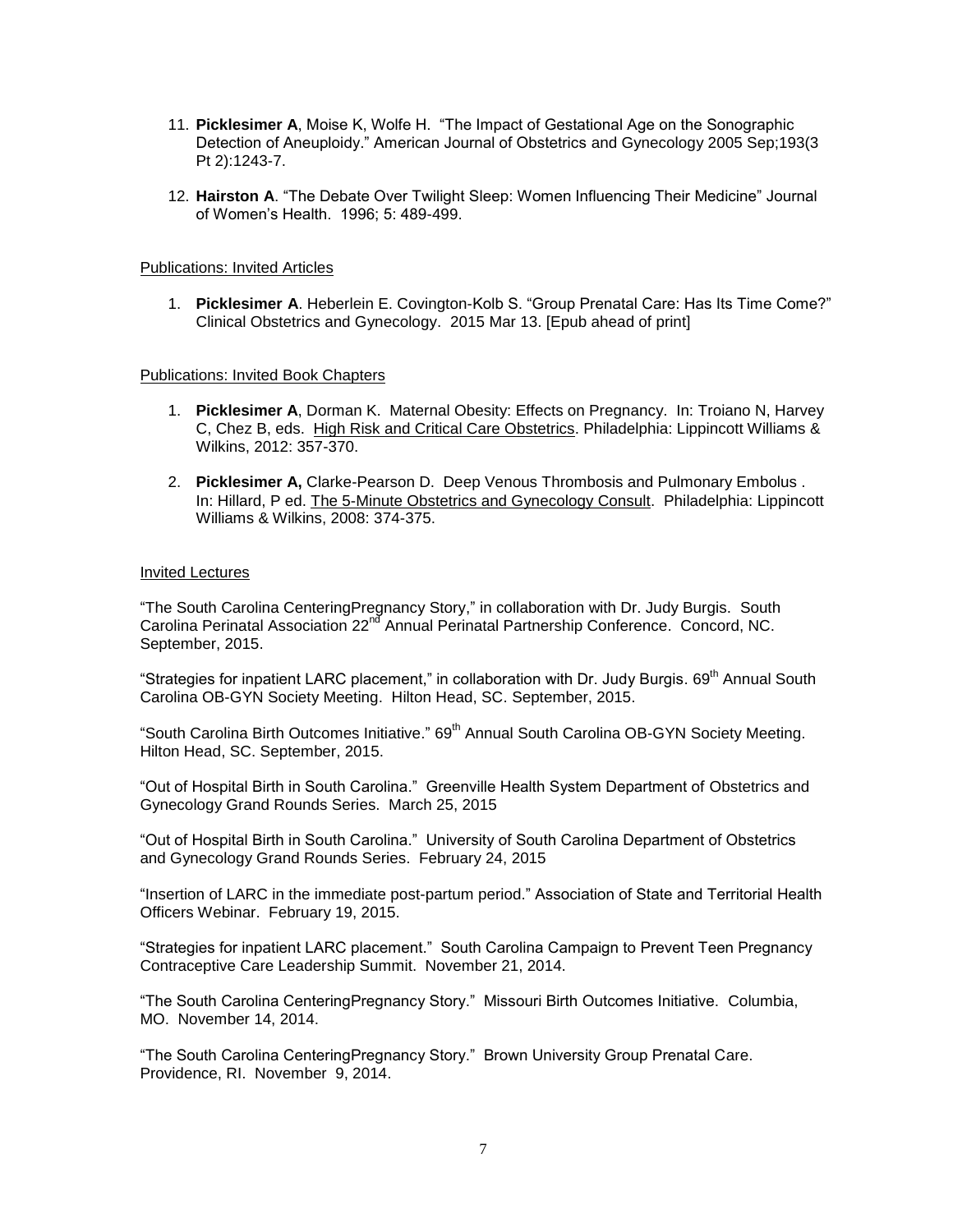"Strategies for inpatient LARC placement," in collaboration with Dr. Judy Burgis. South Carolina Birth Outcomes Initiative 3<sup>rd</sup> Annual Conference. Columbia, SC. November 6, 2014.

"CenteringPregnancy: A New Model for Prenatal Care." South Carolina Children's Trust Home Visitation Summit. Columbia, SC. September 29, 2014.

"South Carolina Birth Outcomes Initiative." 68<sup>th</sup> Annual South Carolina OB-GYN Society Meeting. Asheville, NC August, 2014.

"Out of Hospital Birth." 68<sup>th</sup> Annual South Carolina OB-GYN Society Meeting. Asheville, NC August, 2014.

"Strategies to Prevent the Second Teen Birth." South Carolina Campaign to Prevent Teen Pregnancy Summer Institute 2013. Breakout session. Columbia, SC. June 14, 2013.

"Obstetric Adverse Events." 6<sup>th</sup> Annual South Carolina Patient Safety Symposium sponsored by the South Carolina Hospital Association. Panel speaker. Columbia, SC. April 18, 2013.

"Update on Gestational Diabetes."  $4<sup>th</sup>$  Annual Perinatal Conference sponsored by the Spartanburg Regional Healthcare System. Spartanburg, SC. April 18, 2013.

"Group Prenatal Care: Has Its Time Come?" Grand Rounds. Medical University of South Carolina Department of Obstetrics and Gynecology. Charleston, SC. April 16, 2013

"Group Prenatal Care: Has Its Time Come?" Luncheon Roundtable Session. Society for Maternal-Fetal Medicine 33<sup>nd</sup> Annual Meeting in San Francisco, CA. February 14, 2013.

"Update on Gestational Diabetes." Upper Piedmont Association of Diabetic Educators 25<sup>th</sup> Annual Conference. Greenville, SC. November 1, 2012.

"Update on Gestational Diabetes." American Association of Birth Centers 6<sup>th</sup> Annual Birth Institute. St. Pete Beach, FL. October 5, 2012.

"CenteringPregnancy: Improving the Standard of Care with an Innovative, Evidence-Based Approach." North Carolina and South Carolina Perinatal Association 19<sup>th</sup> Annual Perinatal Partnership Conference. Myrtle, Beach SC. October 1, 2012.

"CenteringPregnancy: Improving the Standard of Care with an Innovative, Evidence-Based Approach." 66<sup>th</sup> Annual South Carolina OB-GYN Society Meeting. Asheville, NC August, 2012.

"CenteringPregnancy: What We Know, and What We Don't." 66<sup>th</sup> Annual South Carolina OB-GYN Society Meeting. Asheville, NC August, 2012

"Update on Gestational Diabetes." Greenville Hospital System University Medical Center Diabetes Day; part of South Carolina Upstate Area Health Education Center lecture series. Greenville, SC November 10, 2011.

"Thrombophilias in pregnancy," "Preterm labor and preterm premature rupture of membranes," and "Rh Isoimmunization." Course lecturer, America's OB/GYN Board Review Course. Greenville, SC November 2011.

"Greenville Hospital System Centering Research Program." Centering Healthcare Institute 1<sup>st</sup> National Research Symposium. Chicago, IL April 2011.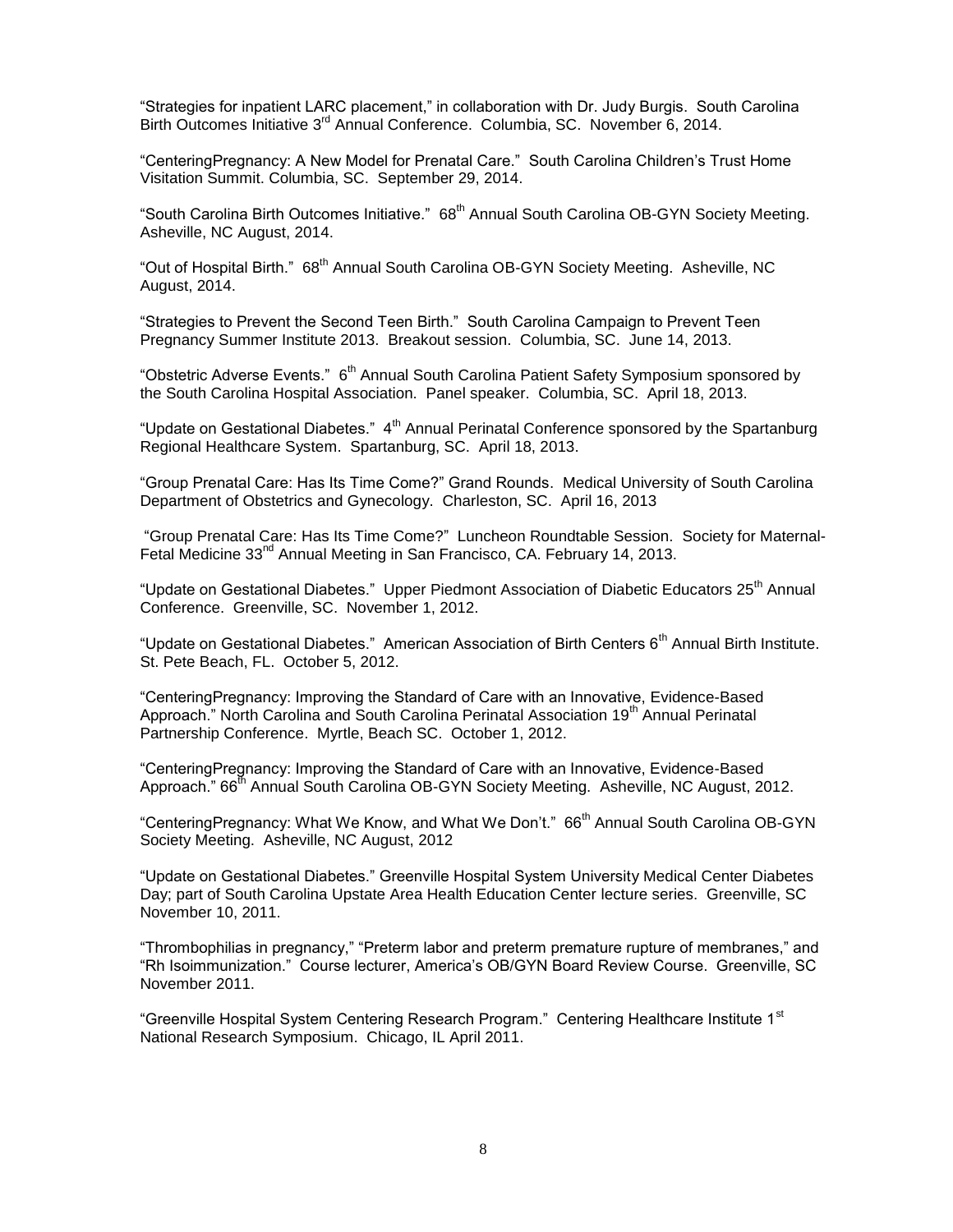"Preterm birth and the primigravid patient" and "Social determinants of preterm birth." Guilford County Nurse-Family Partnership 10-year Anniversary Celebration. Greensboro, NC November 2010.

"Update on Gestational Diabetes." Women's Health and Pharmacology Conference sponsored by the Georgia, South Carolina and North Carolina Chapters of the American College of Nurse Midwives. Lake Lure, NC September 2010.

"The Tip of the Iceberg: Maternal Mortality and the Impact of Racial Disparities on Health Outcomes." The University of South Carolina Department of Obstetrics and Gynecology Ground Rounds Lecture Series. Columbia, SC September 2010.

"Start at the Beginning: An Obstetrician's Role in Building Healthy Families." Greenville Hospital System Department of Pediatrics Grand Rounds Lecture Series. Greenville, SC January 2010.

"Racial Disparities in Maternal Mortality." Issues in Medicine Undergraduate Seminar. Clemson University. Fall Semester, 2007. Fall Semester, 2008.

"The Role of Obstetricians in Public Health" Greenville Hospital System Department of Obstetrics and Gynecology Easley Symposium. Greenville, SC. August 2007.

## Sponsored Programs

| 1. | Agency:<br>Title:  | NICHD/NIH (R01: 1R01HD082311)<br>Reducing Disparities in Birth Outcomes: A Randomized Controlled Trial on<br>CenteringPregnancy                                                                    |
|----|--------------------|----------------------------------------------------------------------------------------------------------------------------------------------------------------------------------------------------|
|    | Funding:           | \$2,674,467                                                                                                                                                                                        |
|    | Dates:             | August 2015 - December 2020                                                                                                                                                                        |
|    | Role:              | Co-Investigator                                                                                                                                                                                    |
| 2. | Agency:            | March of Dimes                                                                                                                                                                                     |
|    | Title:             | Centering Pregnancy: Improving the standard of care with an innovative,<br>evidence-based program                                                                                                  |
|    | Funding:           | \$411,271 SC Chapter of the March of Dimes                                                                                                                                                         |
|    | Dates:             | 2009-2014                                                                                                                                                                                          |
|    | Role:              | Principal Investigator                                                                                                                                                                             |
| 3. | Agency:            | South Carolina Department of Health and Human Services                                                                                                                                             |
|    | Title:             | Statewide implementation and evaluation of CenteringPregnancy                                                                                                                                      |
|    | Funding:<br>Dates: | \$1,166,623 SC DHHS<br>January 2012- December 2015                                                                                                                                                 |
|    | Role:              | Principal Investigator                                                                                                                                                                             |
| 4. | Agency:            | The Duke Endowment, and First Steps to School Readiness and other<br>community agencies, including the Hollingsworth Foundation, Greenville<br>Women's Giving and the Greenville County United Way |
|    | Title:             | Nurse-Family Partnership                                                                                                                                                                           |
|    | Funding:           | \$2.8 million (site)                                                                                                                                                                               |
|    | Dates:             | January 2009 - December 2015                                                                                                                                                                       |
|    | Role:              | Medical Director, Greenville County (site)                                                                                                                                                         |
| 5. | Agency:            | University of South Carolina Public Health Institute                                                                                                                                               |
|    | Title:             | <b>Perinatal Awareness for Successful Outcomes</b>                                                                                                                                                 |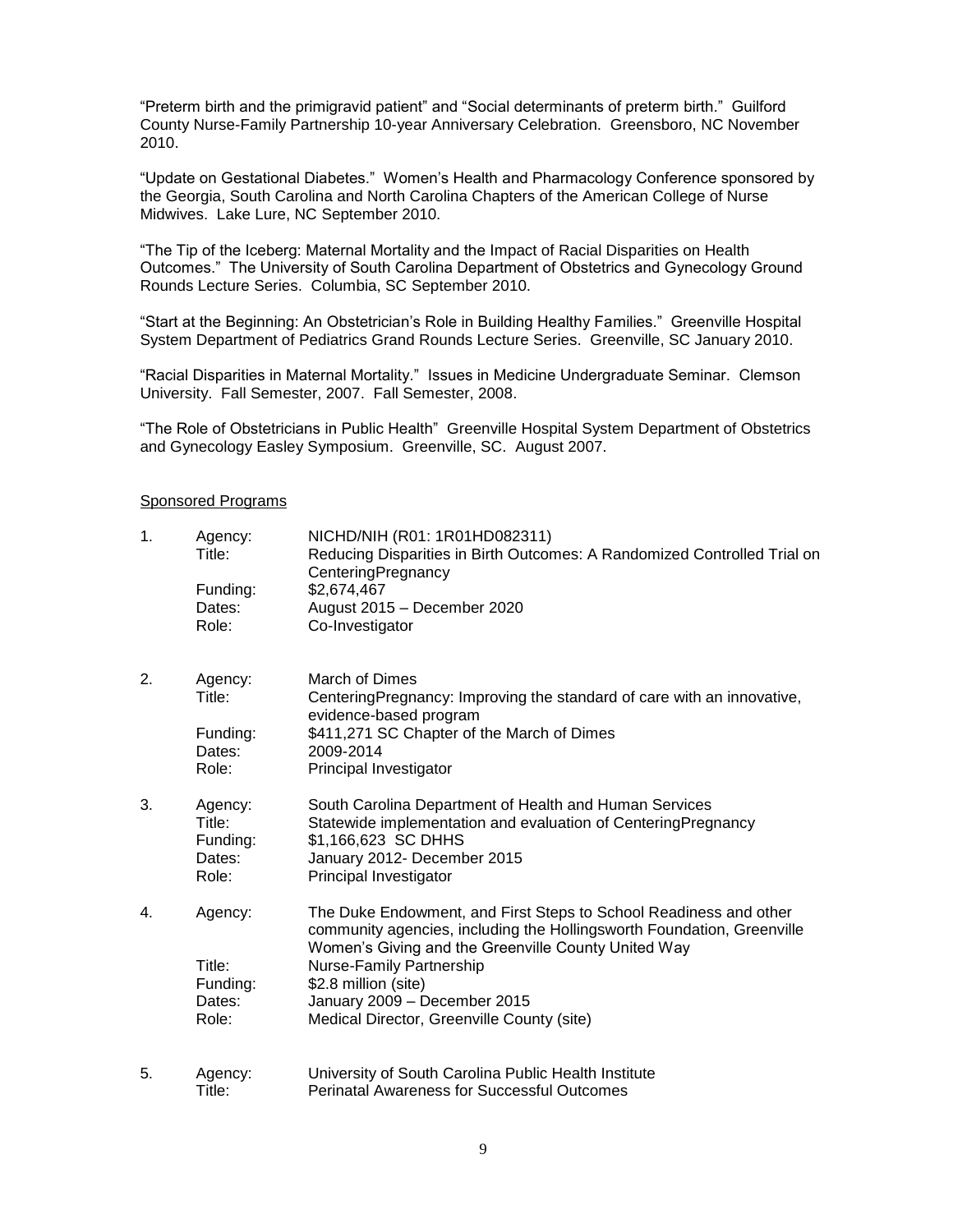| Funding: | \$151,000 USC Public Health Institute and Duke Endowment      |
|----------|---------------------------------------------------------------|
|          | \$45,000 GHS Office of Philanthropy; Department of Pediatrics |
|          | \$14,000 Community foundations                                |
| Dates:   | May 2009 - April 2013                                         |
| Role:    | Medical Director, Greenville County (site)                    |

## Formal Teaching Responsibilities

- 1. Course Director, CenteringPregnancy group prenatal care University of South Carolina Greenville 4<sup>th</sup> year Medical Student Elective. Approved by the University in 2010, this was the first longitudinal elective approved in the Medical School. We hold a day-long training workshop in July, and then students are assigned to CenteringPregnancy prenatal care groups which include 8-10 women due to deliver in the same month. Students are expected to attend 10 group sessions over 6 months, and then are "on call" for the deliveries for these women. In 2012, this was the most popular  $4<sup>th</sup>$  year elective on campus.
- 2. Course Lecturer, University of South Carolina-Greenville 3<sup>rd</sup> year Medical Student Obstetrics and Gynecology core rotation. I am specifically responsible for lectures on prenatal care and Rh Isoimmunization.
- 3. Course Lecturer, Greenville Hospital System Academic Medical Center Obstetrics and Gynecology residency program. Topics include, prenatal care, diabetes in pregnancy, thyroid disease in pregnancy, prenatal diagnosis of congenital heart disease, breastfeeding, post-partum complications and others as requested.
- 4. Provide clinical and administrative oversight for the longitudinal outpatient obstetric training of the Greenville Hospital System Academic Medical Center 3<sup>rd</sup> year Family Medicine Residents. In 2011, the Family Medicine Residency Program Director and I worked together to incorporate the Family Medicine Residents into the CenteringPregnancy groups for their continuity obstetric experience. I am responsible for training these residents in the group care model, assigning them to groups, and evaluating their performance.

| Title:<br>Resident:<br>Institution:<br>Dates: | Indications for preterm delivery in women receiving Centering Pregnancy group<br>prenatal care, compared with women receiving traditional prenatal care.<br>Misty McDowell, MD<br>Greenville Hospital System OB/GYN Residency Program<br>$2014 - 2016$ |
|-----------------------------------------------|--------------------------------------------------------------------------------------------------------------------------------------------------------------------------------------------------------------------------------------------------------|
| Title:<br>Resident:                           | Placental Inflammation and Prenatal Care (PINC) Study<br>William Perez, MD                                                                                                                                                                             |
| Institution:<br>Dates:                        | Greenville Hospital System OB/GYN Residency Program<br>$2013 - 2015$                                                                                                                                                                                   |
| Title:                                        | The risk for adverse neonatal outcomes for growth restricted extremely low<br>gestational age newborns with absent or reverse Doppler flow in the umbilical<br>artery                                                                                  |
| Resident:                                     | Jill Lee, MD and Andrew Lane, MD                                                                                                                                                                                                                       |
| Institution:<br>Dates:                        | Greenville Hospital System OB/GYN Residency Program<br>$2011 - 2015$                                                                                                                                                                                   |
| Outcome:                                      | Poster Presentation, Society for Maternal-Fetal Medicine Annual 32 <sup>nd</sup> Annual<br>Meeting in Dallas, TX 2012.                                                                                                                                 |

#### Research: Resident and Graduate Student Mentor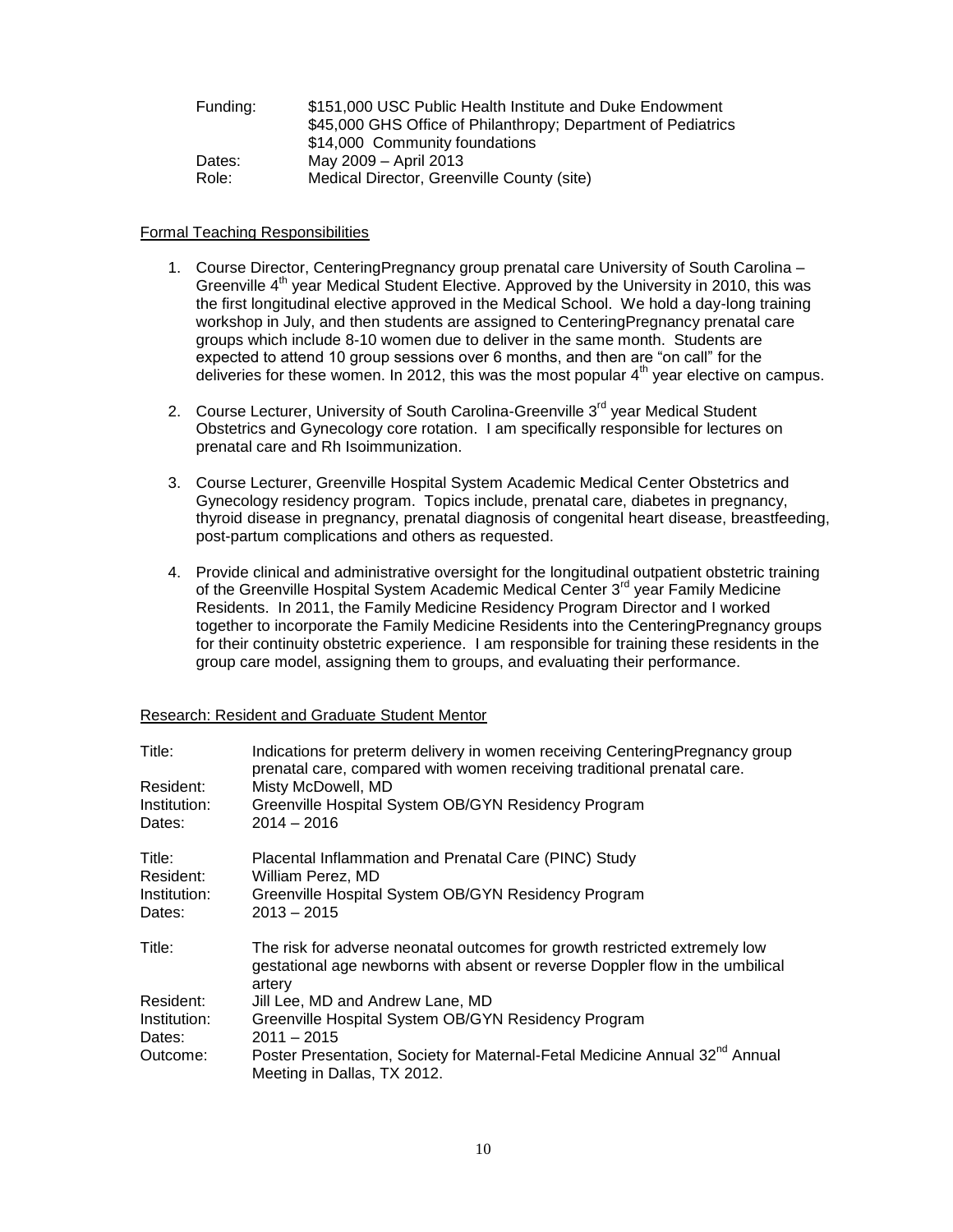| Title:                                          | Removal rates for immediate post-partum inpatient vs. routine outpatient<br>placement of Nexplanon                                                                                                                                                                                             |
|-------------------------------------------------|------------------------------------------------------------------------------------------------------------------------------------------------------------------------------------------------------------------------------------------------------------------------------------------------|
| Resident:<br>Institution:<br>Dates:             | Leslie Bundon Pickell, MD<br>Greenville Hospital System OB/GYN Residency Program<br>$2013 - 2015$                                                                                                                                                                                              |
| Title:                                          | Centering pregnancy group prenatal care does not change inflammatory<br>biomarkers                                                                                                                                                                                                             |
| Resident:<br>Institution:<br>Dates:<br>Outcome: | Jully Aguirre, MD<br>Greenville Hospital System OB/GYN Residency Program<br>$2012 - 2014$<br>Poster Presentation, Society for Maternal-Fetal Medicine Annual 35 <sup>nd</sup> Annual<br>Meeting in San Diego, CA. 2015.                                                                        |
| Title:<br>Student:<br>Institution:<br>Dates:    | Group Outcomes, Pregnancy and Stress (GROUPS) Study<br>Emily Heberlein, Doctoral Candidate<br>University of South Carolina, Arnold School of Public Health, Department of Health<br>Promotion, Education and Behavior<br>$2012 - present$                                                      |
| Title:                                          | Indications for preterm delivery in women receiving CenteringPregnancy group<br>prenatal care, compared with women receiving traditional prenatal care.                                                                                                                                        |
| Resident:<br>Institution:<br>Dates:             | Jennifer Simpson, MD<br>Greenville Hospital System OB/GYN Residency Program<br>$2011 - 2013$                                                                                                                                                                                                   |
| Title:                                          | Two-year follow-up of women who did not receive desired post-partum sterilization<br>at the time of delivery                                                                                                                                                                                   |
| Resident:<br>Institution:<br>Dates:             | Tressa Levinson, MD<br>Greenville Hospital System OB/GYN Residency Program<br>$2011 - 2013$                                                                                                                                                                                                    |
| Title:                                          | Evaluation of inpatient costs for CenteringPregnancy group prenatal care<br>compared with traditional prenatal care                                                                                                                                                                            |
| Resident:<br>Institution:<br>Dates:             | Cara Thompson, DO<br>Greenville Hospital System OB/GYN Residency Program<br>$2010 - 2012$                                                                                                                                                                                                      |
| Outcome:                                        | "Best Resident Research Presentation" Award from the Greenville Hospital System<br>University Medical Center Department of Obstetrics and Gynecology, 2012.<br>Oral Presentation, South Carolina Obstetrical and Gynecologic Society 66 <sup>th</sup> Annual<br>Meeting in Asheville, NC 2012. |
| Title:<br>Student:                              | The impact of CenteringPregnancy on preterm birth<br><b>Allison Marshall</b>                                                                                                                                                                                                                   |
| Institution:                                    | University of South Carolina School of Medicine summer research internship with<br>Greenville Hospital System University Medical Center                                                                                                                                                        |
| Dates:<br>Outcome:                              | Summer 2010<br>Poster Presentation, American College of Obstetricians and Gynecologists 59 <sup>th</sup><br>Annual Clinical Meeting in Washington, DC 2011.                                                                                                                                    |
| Title:<br>Student:<br>Institution:<br>Dates:    | Can participation in CenteringPregnancy improve breast-feeding self-efficacy?<br>Sara Malarik, MPH<br>The University of South Carolina School of Public Health semester long internship<br>with Greenville Hospital System University Medical Center<br>Spring Semester 2010                   |